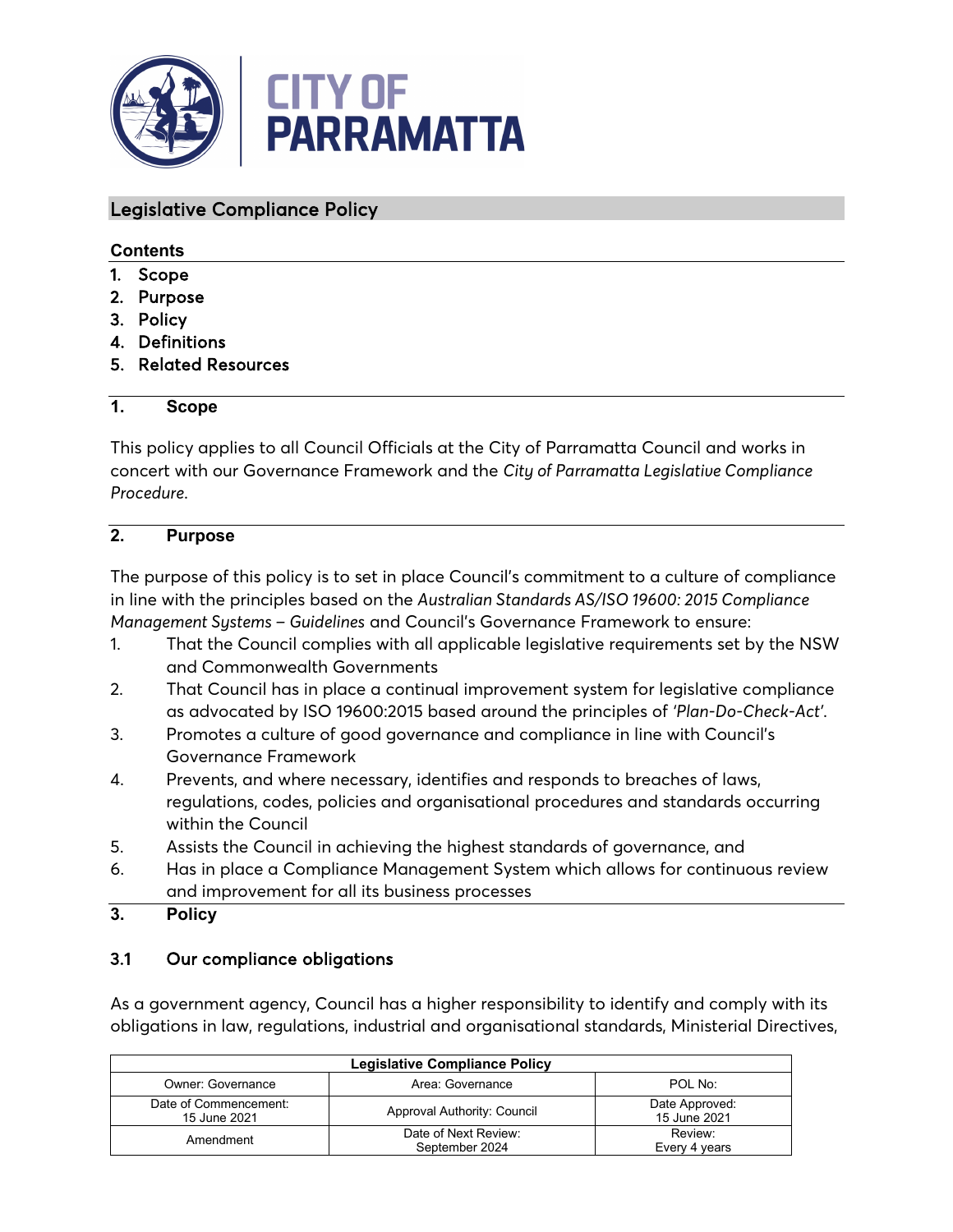

Council policies and procedures, principles of good governance as established by our Governance Framework, accepted ethical standards, risk management, community expectations and Council's values.

Council also has an obligation to ensure that staff have a good understanding of their legislative responsibilities. IOSS (Internal Ombudsman Shared Service) in undertaking investigations has noted that Council *'needs to improve …staff's understanding of legislative compliance within their roles at Council'*. In particular, they have recommended that Council should:

- (a) Provide a thorough training program for relevant staff on the importance and necessity of understanding and interpreting and applying legislation.
- (b) Running an awareness campaign for relevant staff to explain the role of Local Government Legal, and
- (c) Provide training in understanding and applying the Local Government Legal system product within Council to identify legislative changes and how they impact upon their business areas.

AS/ISO 19600:2015 places emphasis on compliance being 'embedded' in the culture of an organisation and that it is integrated with an organisation's financial, risk, quality, environmental health and safety management processes as well as its operational requirements and procedures. This policy is based upon the following general principles:

- Compliance obligations are identified and assessed for mitigation.
- Compliance and risk are managed at the operational level, with accountability through defined reporting structures.
- Staff training needs are identified and addressed.
- Behaviours that create and support compliance are encouraged and behaviours that compromise compliance are not tolerated.
- Controls exist to manage key compliance obligations, particularly through Council's Audit, Risk & Improvement Committee (ARIC) and actively work to achieve desired behaviours.
- Council is able to demonstrate its Compliance Management System through documentation and practice, and
- The Compliance Management System will be regularly reviewed and opportunities for improvement identified as part of Council's Audit Program`.

The consequences of Council breaching its compliance obligations can be either a minimal or a severe (civil and criminal) impact. Both have the ability to damage Council's reputation and foster a loss of confidence in the organisation.

| Legislative Compliance Policy                    |                                        |                                |  |  |
|--------------------------------------------------|----------------------------------------|--------------------------------|--|--|
| POL No:<br>Owner: Governance<br>Area: Governance |                                        |                                |  |  |
| Date of Commencement:<br>15 June 2021            | Approval Authority: Council            | Date Approved:<br>15 June 2021 |  |  |
| Amendment                                        | Date of Next Review:<br>September 2024 | Review:<br>Every 4 years       |  |  |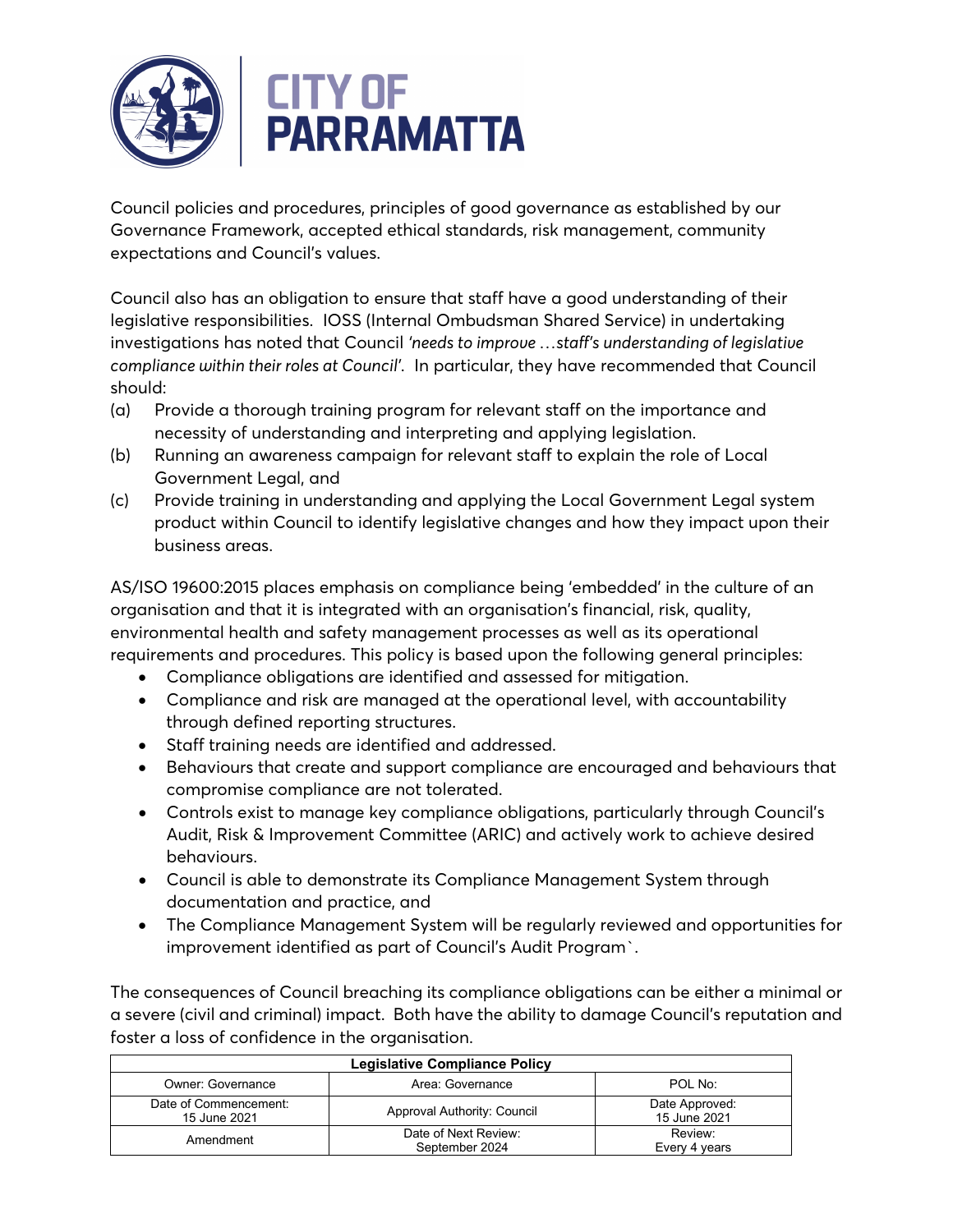

### 3.2 Our Governance Framework

Council has adopted a Governance Framework based on the Eight Governance Principles recommended by the Audit Office of NSW. The Framework is set across eight key principles and 17 components that underpin the achievement of good governance within the organisation. These principles are:

- Principle 1: Management & Oversight
- Principle 2: Structure
- Principle 3: Ethics
- Principle 4: Corporate Reporting
- Principle 5: Disclosure
- Principle 6: Remuneration
- Principle 7 Risk Management
- Principle 8 Key Stakeholder Rights

Figure 1 below summarises how the City of Parramatta meets these Eight Key Principles via a range of governance mechanisms. Our Governance Framework notes, *'Governance should be enduring and not something referred to when things are tough. It should be recognised through the implementation of processes and procedures that demonstrate transparency and accountability that is accompanied by a good governance culture whereby attitudes, values, beliefs and behaviours of leaders must set the standard and be reflected in roles and responsibilities.'* **(City of Parramatta Governance Framework p.4)**

| <b>Legislative Compliance Policy</b>  |                                        |                                |  |  |
|---------------------------------------|----------------------------------------|--------------------------------|--|--|
| Owner: Governance                     | Area: Governance                       | POL No:                        |  |  |
| Date of Commencement:<br>15 June 2021 | Approval Authority: Council            | Date Approved:<br>15 June 2021 |  |  |
| Amendment                             | Date of Next Review:<br>September 2024 | Review:<br>Every 4 years       |  |  |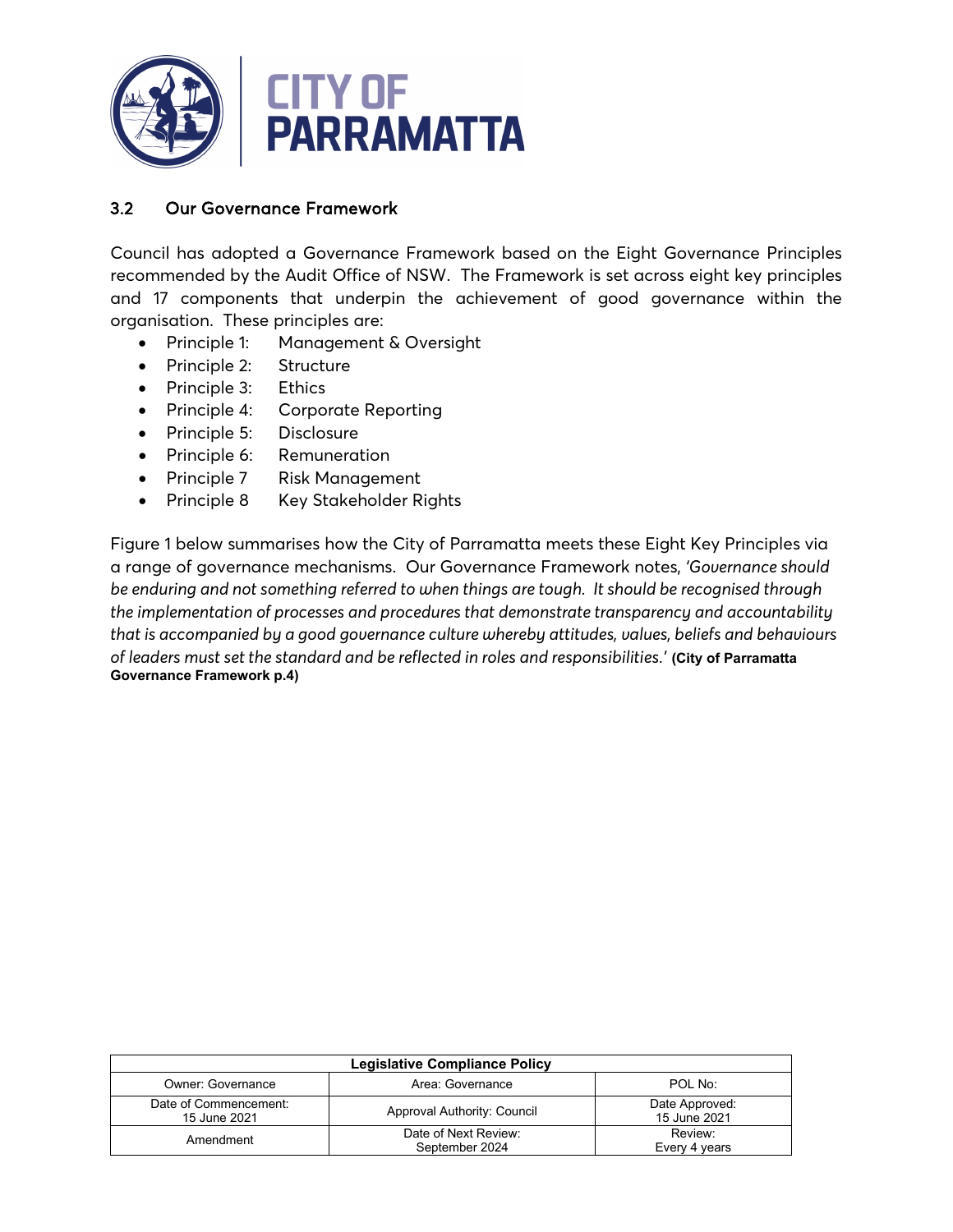

**Figure 1: City of Parramatta's Governance Framework**



#### 3.3 The relationship between our Governance Framework and this Legislative Compliance Policy

Council's Legislative Compliance Policy has been developed to complement and work in concert with our Governance Framework. The Governance Framework sets out the principles we aspire to assist in achieving good governance whilst the Legislative Compliance Policy and Procedure sets out our continual improvement system to ensure ongoing compliance within our activities to allow us to live up to these broad good governance principles. Figure 2 below sets out how this relationship works.

| Legislative Compliance Policy         |                                        |                                      |  |
|---------------------------------------|----------------------------------------|--------------------------------------|--|
| Owner: Governance                     | Area: Governance                       | POL No:                              |  |
| Date of Commencement:<br>15 June 2021 | Approval Authority: Council            | Date Approved:<br>15 June 2021       |  |
| Amendment                             | Date of Next Review:<br>September 2024 | Review <sup>-</sup><br>Every 4 years |  |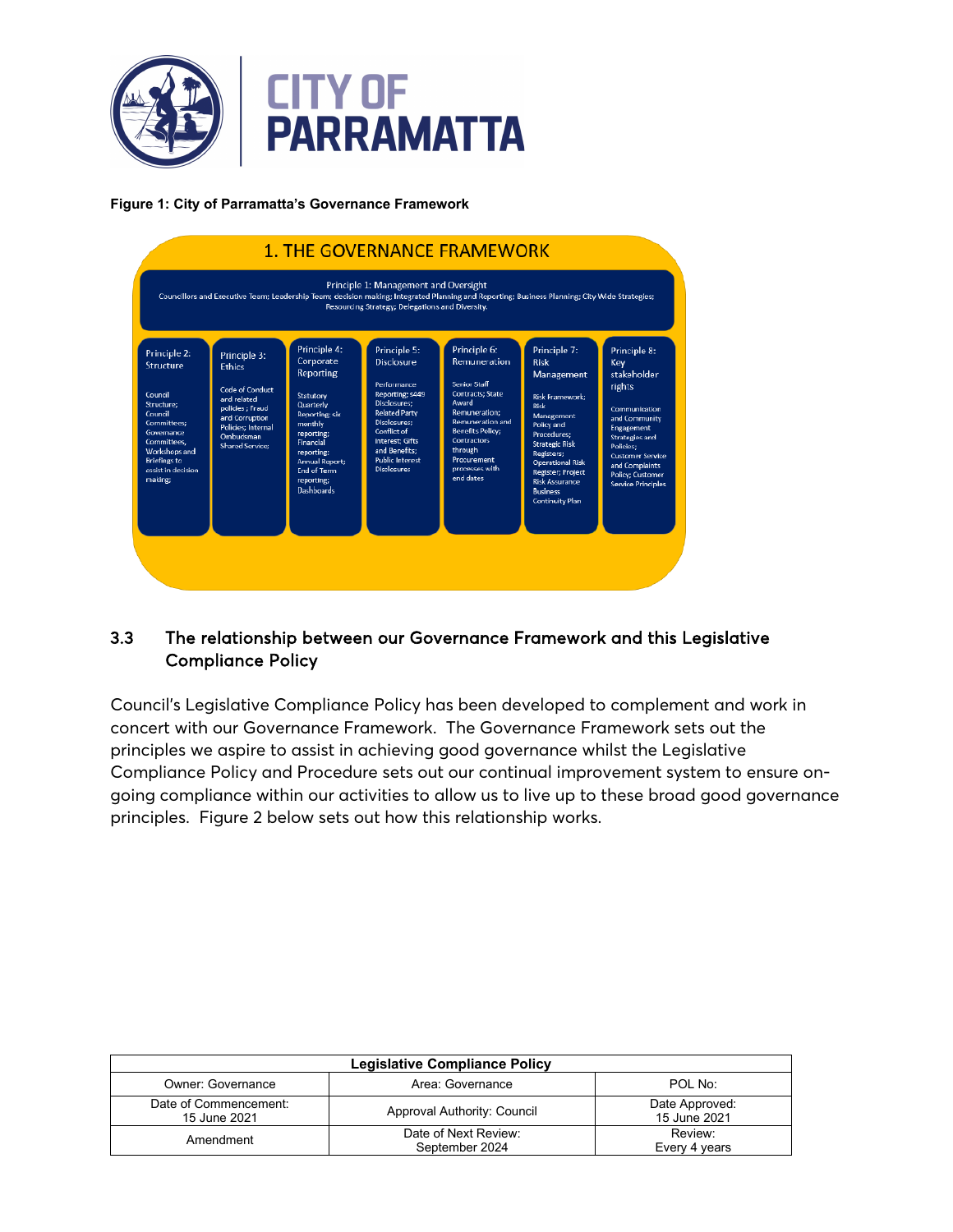

Figure 2: The relationship between our Governance Framework and the Legislative Compliance Policy

#### GOVERNANCE FRAMEWORK **LEGISLATIVE COMPLIANCE POLICY**

|                                                                                                                              |                                                                                     |                                                                                                                                        |                                                                                                                                         | <b>1. THE GOVERNANCE FRAMEWORK</b>                                                                                                            |                                                                                                                                                                |                                                                                                                                                                                   | <b>KEY COMPONENTS</b>                                                                                                                                                         |
|------------------------------------------------------------------------------------------------------------------------------|-------------------------------------------------------------------------------------|----------------------------------------------------------------------------------------------------------------------------------------|-----------------------------------------------------------------------------------------------------------------------------------------|-----------------------------------------------------------------------------------------------------------------------------------------------|----------------------------------------------------------------------------------------------------------------------------------------------------------------|-----------------------------------------------------------------------------------------------------------------------------------------------------------------------------------|-------------------------------------------------------------------------------------------------------------------------------------------------------------------------------|
|                                                                                                                              |                                                                                     |                                                                                                                                        | Principle 1: Management and Oversight<br>Resourcing Strategy; Delegations and Diversity.                                                | Councillors and Executive Team; Leadership Team; decision making; Integrated Planning and Reporting; Business Planning; City Wide Strategies; |                                                                                                                                                                |                                                                                                                                                                                   | Establishing clear roles and responsibilities                                                                                                                                 |
| Principle 2:<br>Structure<br>Council<br>Structure:                                                                           | Principle 3:<br><b>Ethics</b><br>Code of Conduct<br>and related<br>policies : Fraud | Principle 4:<br>Corporate<br>Reporting<br><b>Statutory</b><br>Quarterly                                                                | Principle 5:<br><b>Disclosure</b><br>Performance<br>Reporting: s449<br><b>Disclosures:</b>                                              | Principle 6:<br>Remuneration<br>Senior Staff<br><b>Contracts: State</b><br>Award                                                              | Principle 7:<br><b>Risk</b><br>Management<br><b>Risk Framework:</b><br><b>Risk</b>                                                                             | Principle 8:<br><b>Key</b><br>stakeholder<br><b>rights</b>                                                                                                                        | Determining and Implementing Compliance                                                                                                                                       |
| Council<br>Committees;<br>Governance<br>Committees,<br>Workshops and<br><b>Briefings to</b><br>assist in decision<br>making; | and Corruption<br><b>Policies</b> ; Internal<br>Ombudsman<br><b>Shared Service:</b> | <b>Reporting; six</b><br>monthly<br>reporting:<br>Financial<br>reporting:<br><b>Annual Report:</b><br><b>End of Term</b><br>reporting; | <b>Related Party</b><br>Disclosures;<br>Conflict of<br>interest; Gifts<br>and Benefits:<br><b>Public Interest</b><br><b>Disclosures</b> | <b>Remuneration:</b><br>Remuneration and<br><b>Benefits Policy;</b><br>Contractors<br>through<br>Procurement<br>processes with<br>end dates   | Management<br>Policy and<br>Procedures;<br><b>Strategic Risk</b><br>Registers;<br><b>Operational Risk</b><br><b>Register: Project</b><br><b>Risk Assurance</b> | Communication<br>and Community<br>Engagement<br>Strategies and<br>Policies;<br><b>Customer Service</b><br>and Complaints<br><b>Policy</b> ; Customer<br><b>Service Principles</b> | Dealing with Non-Compliance                                                                                                                                                   |
|                                                                                                                              |                                                                                     | <b>Dashboards</b>                                                                                                                      |                                                                                                                                         |                                                                                                                                               | <b>Business</b><br><b>Continuity Plan</b>                                                                                                                      |                                                                                                                                                                                   |                                                                                                                                                                               |
|                                                                                                                              |                                                                                     |                                                                                                                                        |                                                                                                                                         |                                                                                                                                               |                                                                                                                                                                |                                                                                                                                                                                   | <b>Ongoing Compliance Improvement, Monitoring</b><br>and Oversight                                                                                                            |
|                                                                                                                              | us achieve this                                                                     |                                                                                                                                        |                                                                                                                                         | The Governance Framework establishes the Good Governance<br>Principles we aspire to and the mechanisms we employ to help                      |                                                                                                                                                                | Work in<br>concert                                                                                                                                                                | The Legislative Compliance Policy and its Procedure<br>sets out how we ensure we live up to our Good<br>Governance Principles and comply with our legislative<br>requirements |

This Legislative Compliance Policy and its Procedure is structured around four key components consisting of:

- Establishing clear roles and responsibilities
- Determining and implementing compliance
- Dealing with non-compliance, and
- Ongoing compliance improvement, monitoring and oversight

| <b>Legislative Compliance Policy</b>  |                                        |                                |  |
|---------------------------------------|----------------------------------------|--------------------------------|--|
| Owner: Governance                     | Area: Governance                       | POL No:                        |  |
| Date of Commencement:<br>15 June 2021 | Approval Authority: Council            | Date Approved:<br>15 June 2021 |  |
| Amendment                             | Date of Next Review:<br>September 2024 | Review:<br>Every 4 years       |  |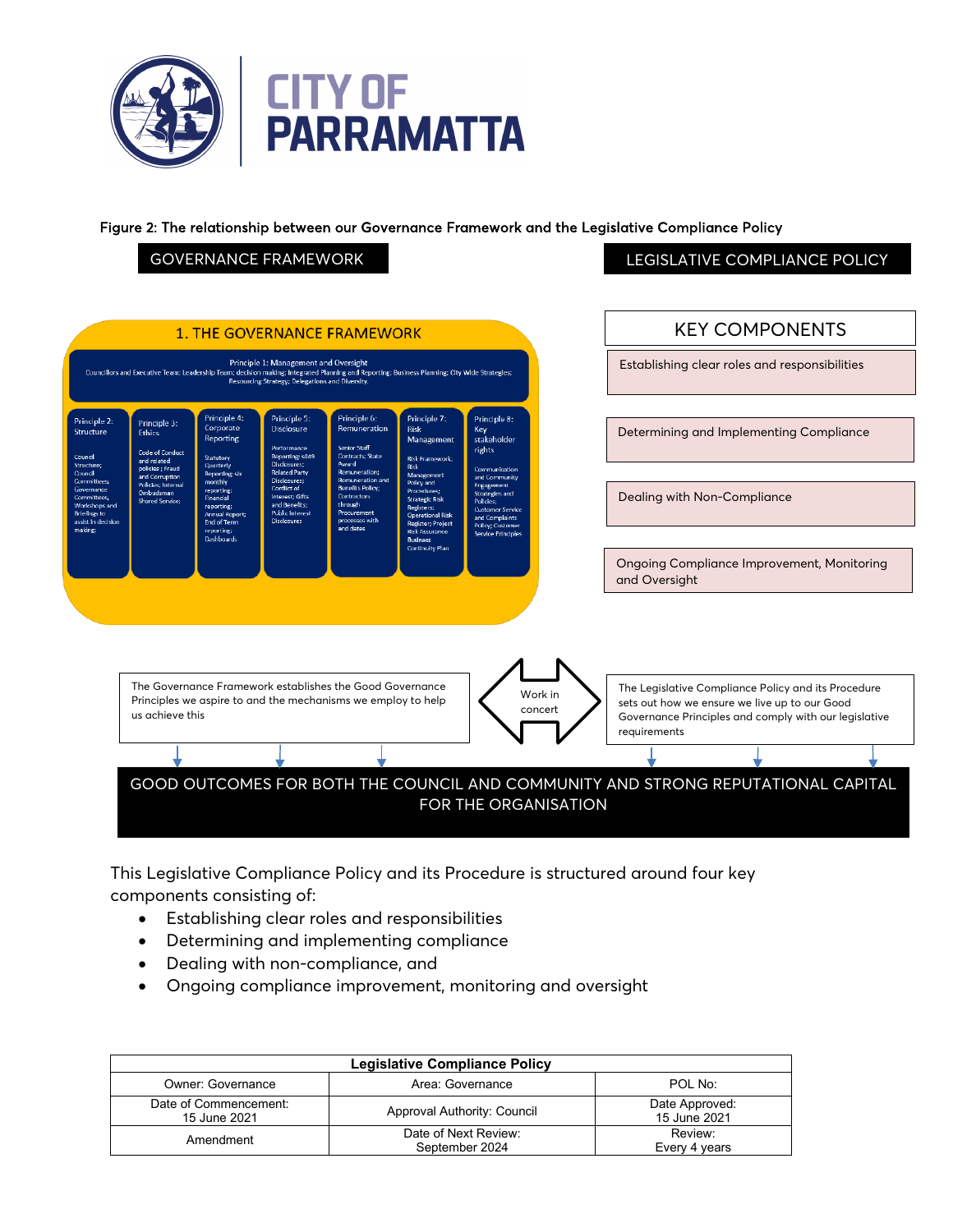

### 3.4 Establishing clear roles and responsibilities

Legislative compliance is a function that does not apply to specific areas, but rather applies across the entire organisation. Everyone has particular responsibilities to ensure we achieve organisation-wide legislative compliance. The sub-sections below set out the specific responsibilities which apply across the various areas of Council's organisational structure.

### 3.4.1 All Staff

All staff need to be aware of their delegations and the legislative requirements that apply to their position and be conscientious and responsive in seeking to comply with relevant legislation and standards which apply to their positions.

### 3.4.2 The Executive Team (ET)

The ET (including the CEO) is required to lead by example by 'setting the tone from the top' by demonstrating their active commitment to a positive compliance culture within Council.

3.4.3 The Manager Governance shall maintain the *Legislative Compliance Obligations Register* and the *Non-Compliance Register* as well as be responsible for reviewing the Legislative Compliance Policy and Procedure on a regular basis.

3.4.4 The Manager Risk & Audit is responsible for conducting compliance control effectiveness checks through administering the Council's internal audit program.

#### 3.4.5 The Audit, Risk & Improvement Committee (ARIC)

The Audit, Risk & Improvement Committee (ARIC) is responsible for providing independent assurance and assistance to Council on risk management, control, governance, and external accountability responsibilities. The Committee sets Council's annual internal audit program as proposed by the Manager Risk & Audit.

#### 3.4.6 Managers and Supervisors

Managers and supervisors are responsible for coordinating compliance and assigning responsibility across the staff in their branches. They have an important leadership role in compliance and should demonstratively abide with compliance requirements including under legislation, policies and procedures.

| <b>Legislative Compliance Policy</b>             |                                        |                                      |  |  |
|--------------------------------------------------|----------------------------------------|--------------------------------------|--|--|
| POL No:<br>Owner: Governance<br>Area: Governance |                                        |                                      |  |  |
| Date of Commencement:<br>15 June 2021            | Approval Authority: Council            | Date Approved:<br>15 June 2021       |  |  |
| Amendment                                        | Date of Next Review:<br>September 2024 | Review <sup>-</sup><br>Every 4 years |  |  |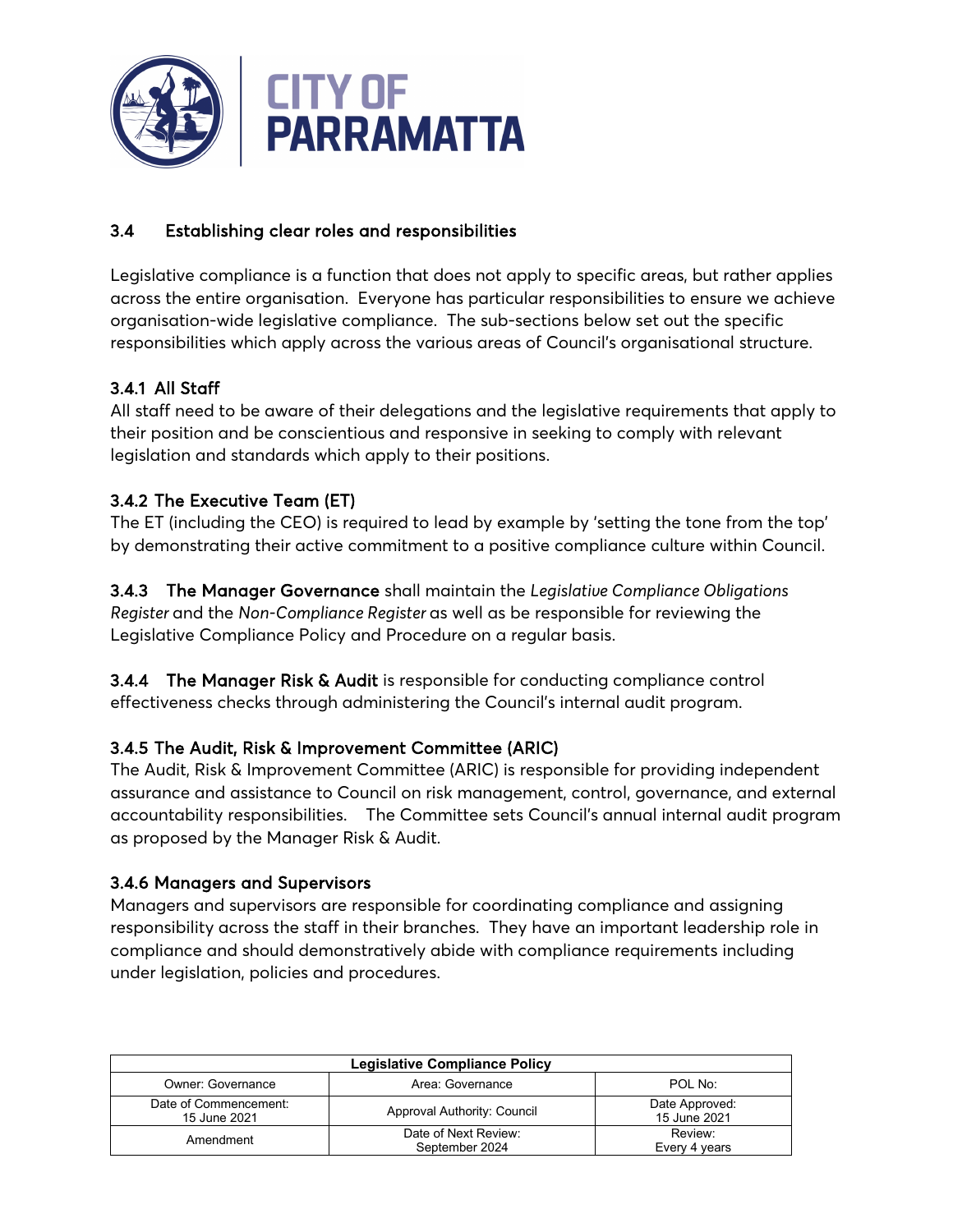

## 3.4.7 Other Council Officials

Other Council Officials, such as contractors, consultants, suppliers, community groups and volunteers, are expected to adequately manage and meet compliance requirements when working for and behalf of Council or whenever they are on Council premises.

### 3.5 Determining and implementing compliance

Council must comply with legislation (and delegated statutory instruments including associated regulations) as well as Council codes, policies, procedures, guidelines, delegations or practices that either the elected Council (Governing Body) or the CEO and Executive Team (ET) have adopted as being appropriate standards for administering and delivering Council's functions and services.

### 3.5.1 Core legislation and compliance standards

As a multi-functional organisation, Council operates under the provisions of a wide range of legislation. A list of core legislation under which the City of Parramatta conducts its activities is provided in Appendix 2 of the Procedure.

Coupled with this Council must also comply with:

- Relevant Ministerial Directions;
- Local Environmental Plans and development control plans;
- Development consents and construction certificates;
- Mandatory codes;
- Binding contracts (including grants);
- Departmental or commissioner guidelines;
- Notices and orders;
- Court orders and judgments;
- Licences and permits; and
- Resolutions of the Council.

Also Council's compliance standards are informed by: Standards (ISO and/or Australian/New Zealand standards); Model policies and guidance documents published by organisations such as the Office of Local Government, Independent Commission Against Corruption, the Office of the Information & Privacy Commissioner or the NSW Audit Office; and Council values, principles and ethics (such as good governance, accountability and transparency).

| <b>Legislative Compliance Policy</b>                    |                                        |                                |  |  |
|---------------------------------------------------------|----------------------------------------|--------------------------------|--|--|
| <b>Owner: Governance</b><br>POL No:<br>Area: Governance |                                        |                                |  |  |
| Date of Commencement:<br>15 June 2021                   | Approval Authority: Council            | Date Approved:<br>15 June 2021 |  |  |
| Amendment                                               | Date of Next Review:<br>September 2024 | Review:<br>Every 4 years       |  |  |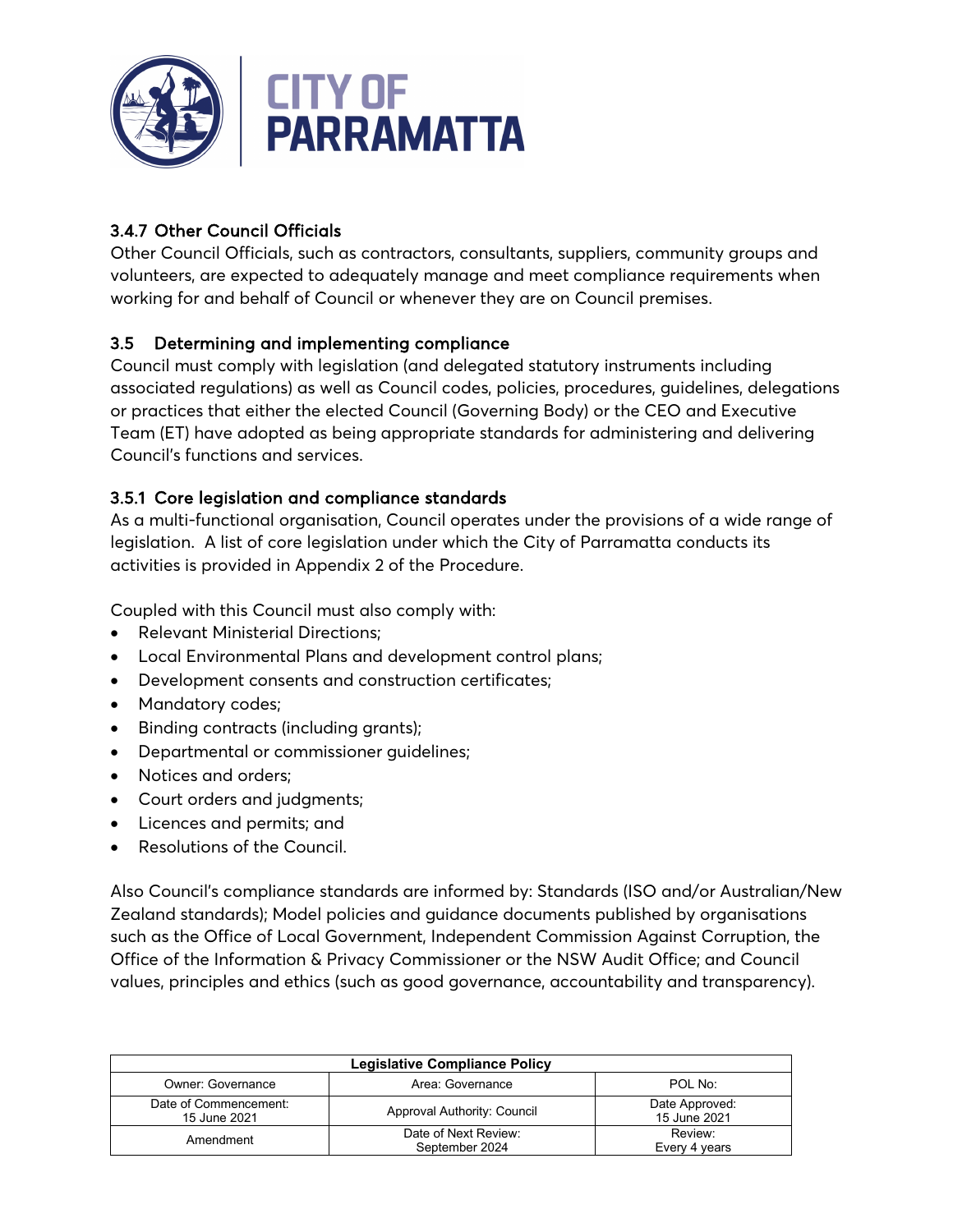

As required, the above may be further communicated through Council policies and/or procedures to support compliance by Council officials.

NOTE: *Triggers for updates can include:* 

- *Changes to legislation or other compliance sources;*
- *Changes to Council's organisational structure;*
- *Changes or additions to Council services;*
- *Reviews, reports or audits highlighting non-compliance or recommending improved compliance; and*
- *Third-party changes requiring compliance review, such as changes to procurement aggregators or key external government agencies.*

*Changed requirements should be assessed and prioritised against Council's Risk Management Strategy.*

### 3.5.2 Compliance processes and structures

Council will have appropriate processes and structures to ensure that legislative requirements are integrated into its operations. Most compliance administration and management, including policy development, occurs within the respective Directorates and their sections. This structure relies on the expertise of the respective managers to ensure that their staff are appropriately trained and supported. This includes ensuring staff are provided with up-to-date policies and procedures and clearly defined delegations and authorisations.

### 3.5.3 Policy Register and Council's Document Framework

Transparent, appropriate and achievable policies are central to compliance. The Policy Register, including version management, adoption, records and responsibility allocation is managed centrally through Governance. Although the authoring and management responsibility for policy is decentralised, the approval of policies is centralised through the elected Council and ET.

All policies and some corporate procedures must be submitted via Governance to assist with quality control, consultation, implementation and adoption advice. Staff should refer to Council's *Document Framework* as per Appendix 1 of this policy.

| <b>Legislative Compliance Policy</b>             |                                        |                                |  |  |
|--------------------------------------------------|----------------------------------------|--------------------------------|--|--|
| Owner: Governance<br>Area: Governance<br>POL No: |                                        |                                |  |  |
| Date of Commencement:<br>15 June 2021            | Approval Authority: Council            | Date Approved:<br>15 June 2021 |  |  |
| Amendment                                        | Date of Next Review:<br>September 2024 | Review:<br>Every 4 years       |  |  |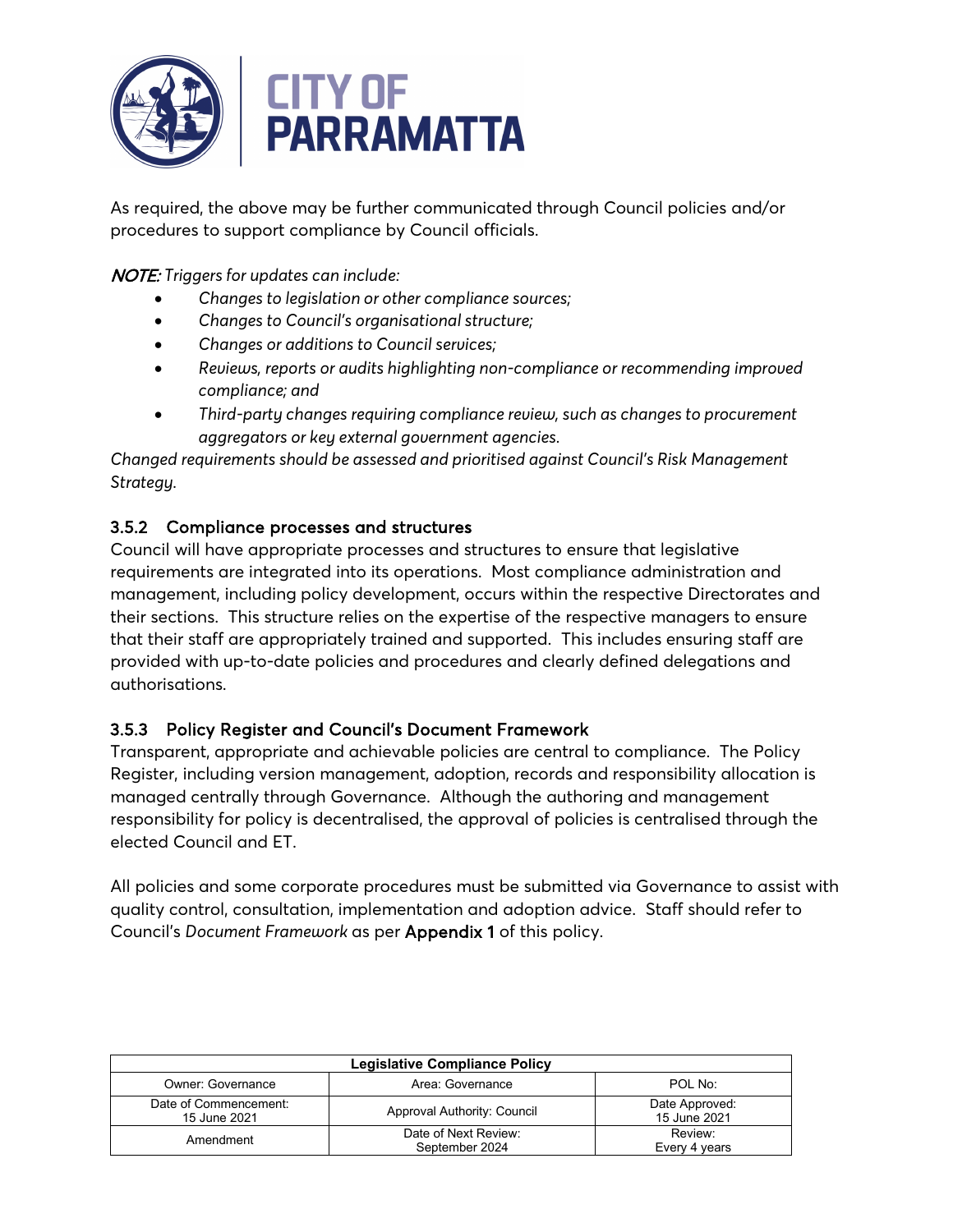

# 3.5.6 Registers

Council maintains a number of registers that support its legislative compliance. Appendix 3 in the *Legislative Compliance Procedure* sets out the registers which support Council's legislative compliance requirements.

## 3.6 Dealing with Non-compliance

Council may become aware of non-compliance through one or more methods, including but not limited to the following:

- Staff report, notification, grievance or public interest disclosure. This may originate from staff involved or related to the non-compliance, including selfreports, or from staff in a role-related function, such as those in an external enforcement role (see below), a governance or compliance-related role, or audit role;
- Customer service requests, feedback or complaints from members of the public or Councillors, which may result in review of service provision and related documentation;
- Council vendor report of non-compliance;
- Internal or external audit reports or other identification of systemic anomalies;
- Investigations by, or requests for information from the Internal Ombudsman Shared Service (IOSS), other agencies, including the: NSW Ombudsman; SafeWork NSW; Environmental Protection Agency; NSW Police; Independent Commission Against Corruption (ICAC); Information & Privacy Commission; and/or Office of Local Government (OLG).

Any of the above may provide direct information regarding a non-compliance matter, or indirect information by triggering a review of a service provided or associated documentation, which may reveal non-compliance. Systemic non-compliance matters may reveal multiple non-compliance matters requiring separate management. The *City of Parramatta Legislative Compliance Procedure* sets out the processes for reporting noncompliance within the Council.

# 3.7 Compliance improvement, monitoring and oversight

### 3.7.1 Developing and supporting a compliance culture

Council is committed to an organisational culture in which quality compliance and governance processes are positively valued and promoted. Council acknowledges that embedding compliance values will help develop a self-regulating organisation with fewer

| <b>Legislative Compliance Policy</b>  |                                        |                                      |  |
|---------------------------------------|----------------------------------------|--------------------------------------|--|
| Owner: Governance                     | Area: Governance                       | POL No:                              |  |
| Date of Commencement:<br>15 June 2021 | Approval Authority: Council            | Date Approved:<br>15 June 2021       |  |
| Amendment                             | Date of Next Review:<br>September 2024 | Review <sup>-</sup><br>Every 4 years |  |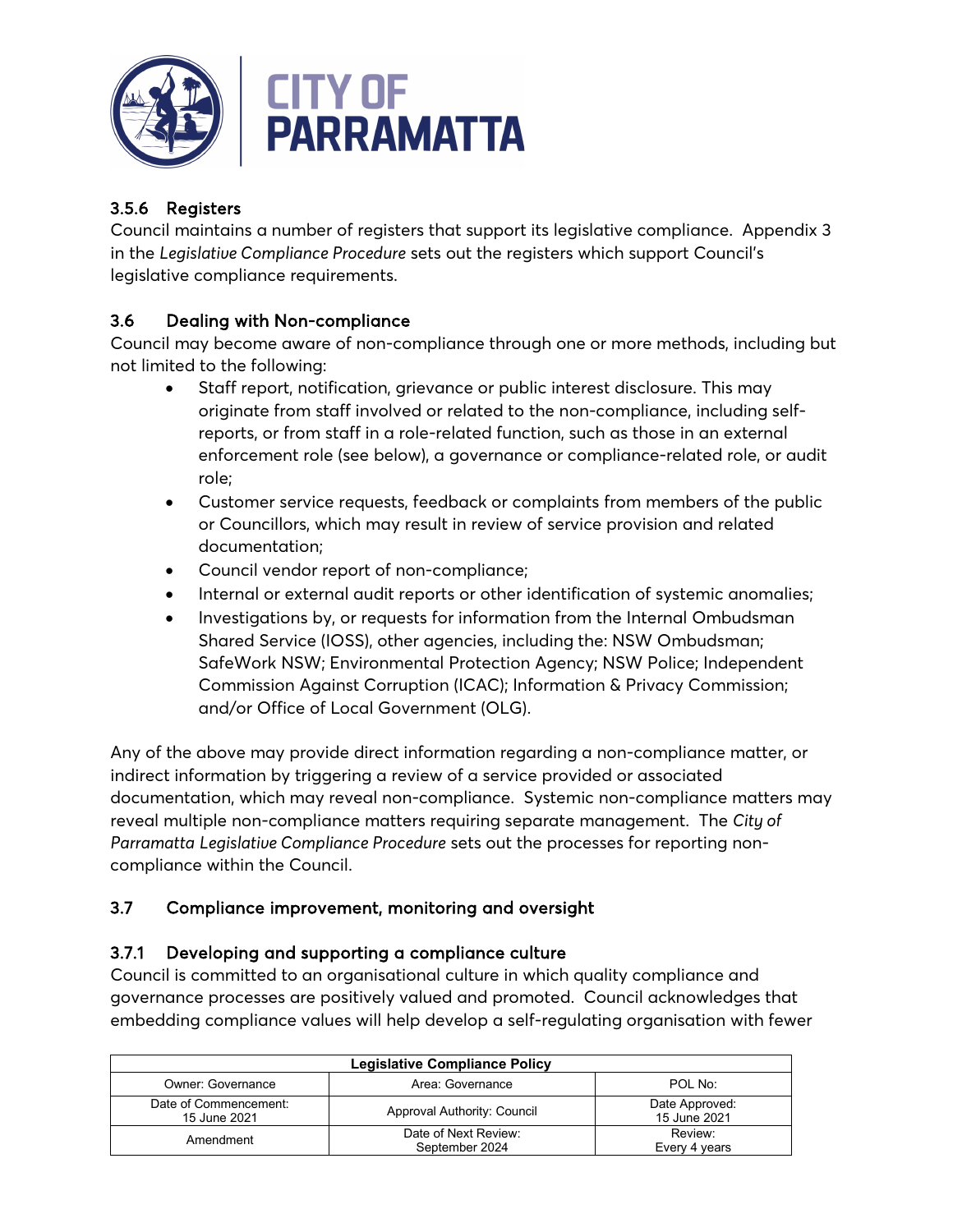

non-compliance events and results in good outcomes for both the Council and community as well as strong reputational capital for the organisation.

## 3.7.2 Improving Council's compliance

Improvements to compliance may include but are not limited to:

- Providing training to staff in understanding and implementing legislation;
- Providing information to staff to allow them to understand the broad scope of legislation which applies to their role;
- Advising staff of delegations and ensuring delegations are published, widely available and regularly reviewed;
- Timely corrective action to address non-compliances;
- Updating information and training provided to staff;
- Updating policies and processes to ensure that they are actionable and supportive of compliance; and/or
- Adapting reporting lines or structures.

### 3.7.3 Council's Risk Management Strategy

Council's compliance controls are assessed and control effectiveness is monitored through Council's Risk Management Strategy and internal audit program. Council is subject to both internal and external audits, the outcomes of which are reported to the ARIC and ET and key staff as required.

An annual internal audit program is developed by the Manager Risk and Audit in association with the Audit Risk & Improvement Committee (ARIC).

### 4.0 Definitions

#### ARIC

Audit, Risk and Improvement Committee

#### Code of Conduct

The current Code of Conduct as adopted by the City of Parramatta Council.

#### **Compliance**

A measure of the degree to which requirements of legislation, codes and Council standards and policies are met.

| <b>Legislative Compliance Policy</b>             |                                        |                                |  |  |
|--------------------------------------------------|----------------------------------------|--------------------------------|--|--|
| Owner: Governance<br>Area: Governance<br>POL No: |                                        |                                |  |  |
| Date of Commencement:<br>15 June 2021            | Approval Authority: Council            | Date Approved:<br>15 June 2021 |  |  |
| Amendment                                        | Date of Next Review:<br>September 2024 | Review:<br>Every 4 years       |  |  |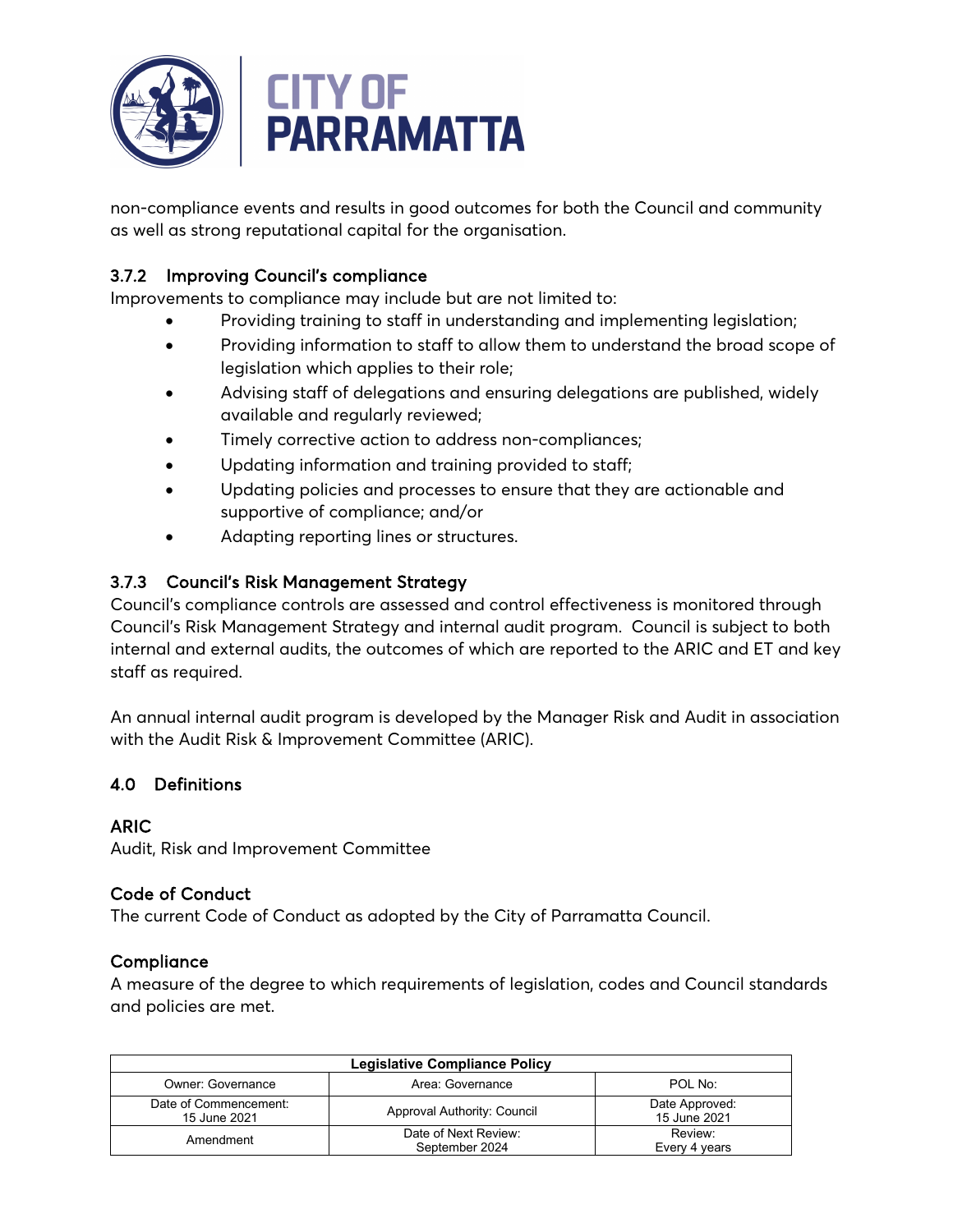

## Council Official

A Council Official as per the City of Parramatta Code of Conduct which consists of 'councillors, members of staff, administrators, council committee members, delegates of council and for the purposes of Clause 2.16 of the Code of Conduct, council advisors.'

### Council standards

Any code, policy, procedure, guideline or practice that Council's Executive Team (ET) has adopted as an appropriate standard for Council's day-to-day operations.

### Executive Team (ET)

Executive Team consists of Council's Chief Executive Officer and Tier 2 Directors.

#### Non-compliance

The failure to take a required action, as well as actual unlawful activities, which results in a deviation from established processes and procedures. Non-compliance may constitute an over-riding of controls or a gap in existing controls.

#### Policies

External facing Policies that have been adopted by the Council and Internal facing Protocols that have been adopted by the CEO and/or Executive Team (ET).

#### 5.0 Related Resources

#### 5.1 Legislation

- *Local Government Act 1993*
- *Local Government (General) Regulation 2005*
- *Environmental Planning & Assessment Act 1979*
- *Environmental Planning & Assessment Regulation 2000*

### 5.2 Council Policies, Codes and Procedures

- City of Parramatta Governance Framework
- City of Parramatta Legislative Compliance Procedure
- City of Parramatta Code of Conduct

#### 5.3 Publications

• Australian Standards AS/ISO 19600: 2015 Compliance Management Systems – Guidelines

| <b>Legislative Compliance Policy</b>             |                                        |                                |  |  |
|--------------------------------------------------|----------------------------------------|--------------------------------|--|--|
| POL No:<br>Owner: Governance<br>Area: Governance |                                        |                                |  |  |
| Date of Commencement:<br>15 June 2021            | Approval Authority: Council            | Date Approved:<br>15 June 2021 |  |  |
| Amendment                                        | Date of Next Review:<br>September 2024 | Review:<br>Every 4 years       |  |  |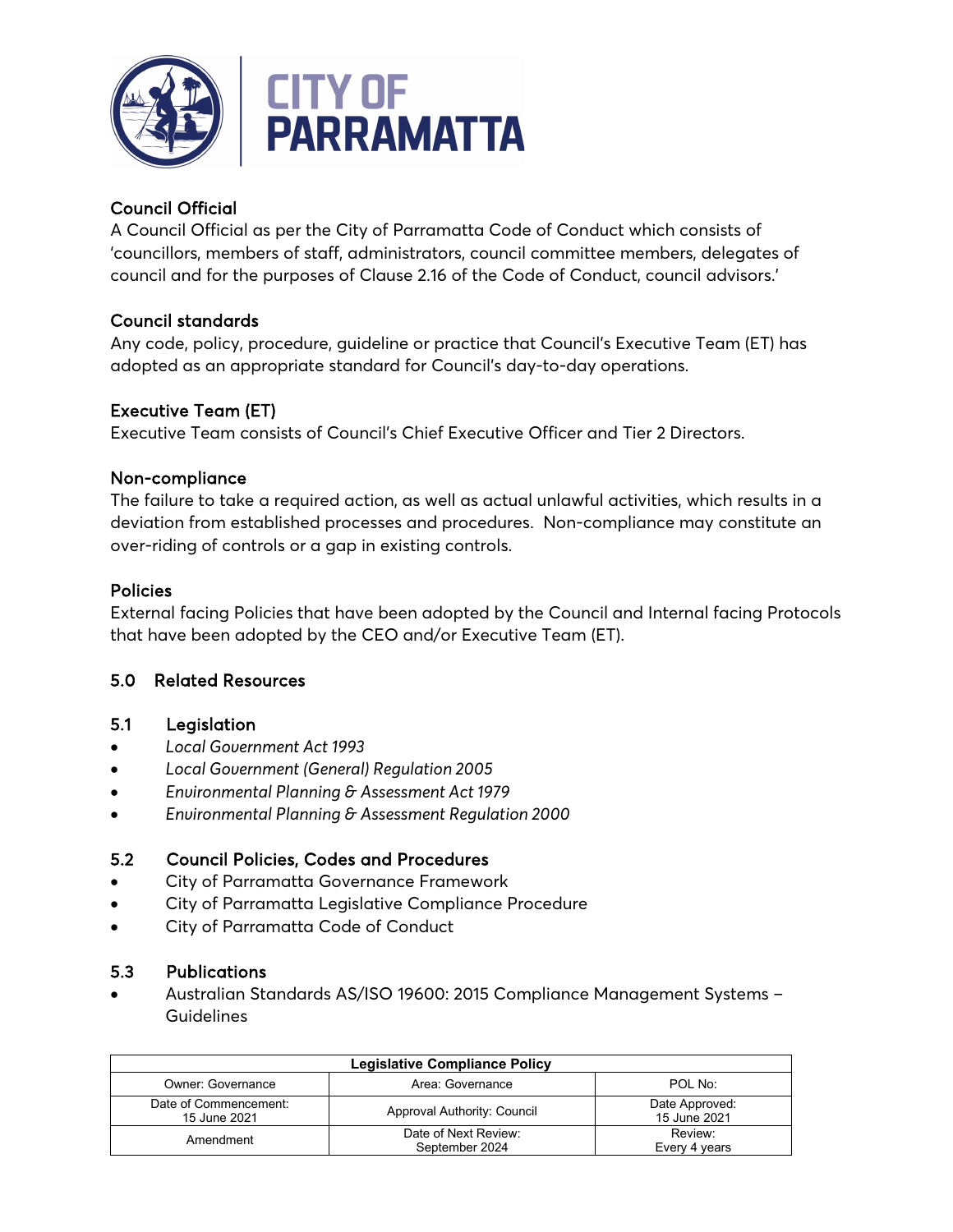

#### 6.0 Appendices:

#### **Appendix 1: City of Parramatta's Document Framework**



| Legislative Compliance Policy         |                                        |                                |  |
|---------------------------------------|----------------------------------------|--------------------------------|--|
| <b>Owner: Governance</b>              | Area: Governance                       | POL No:                        |  |
| Date of Commencement:<br>15 June 2021 | Approval Authority: Council            | Date Approved:<br>15 June 2021 |  |
| Amendment                             | Date of Next Review:<br>September 2024 | Review:<br>Every 4 years       |  |